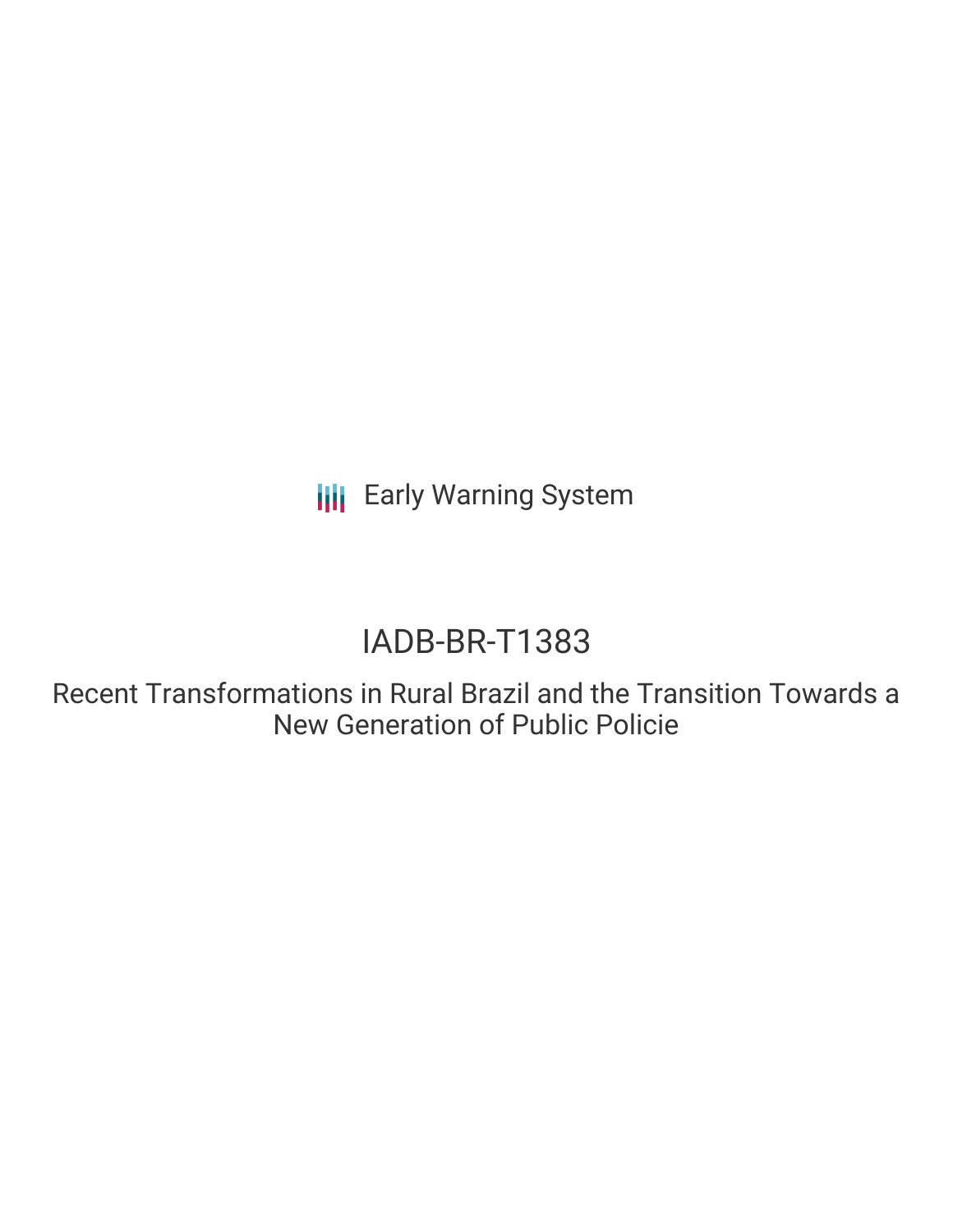

#### Early Warning System Recent Transformations in Rural Brazil and the Transition Towards a New Generation of Public IADB-BR-T1383

### **Quick Facts**

*<u>Dolicie</u>* 

| <b>Countries</b>               | <b>Brazil</b>                                                       |
|--------------------------------|---------------------------------------------------------------------|
| <b>Specific Location</b>       | Amazon, Cerrado and Caatinga                                        |
| <b>Financial Institutions</b>  | Inter-American Development Bank (IADB)                              |
| <b>Status</b>                  | Active                                                              |
| <b>Bank Risk Rating</b>        | $\sim$<br>U                                                         |
| <b>Voting Date</b>             | 2018-06-25                                                          |
| <b>Borrower</b>                | Government of Brazil                                                |
| <b>Sectors</b>                 | Agriculture and Forestry, Law and Government, Technical Cooperation |
| <b>Investment Type(s)</b>      | Grant                                                               |
| <b>Investment Amount (USD)</b> | $$0.17$ million                                                     |
| <b>Project Cost (USD)</b>      | $$0.17$ million                                                     |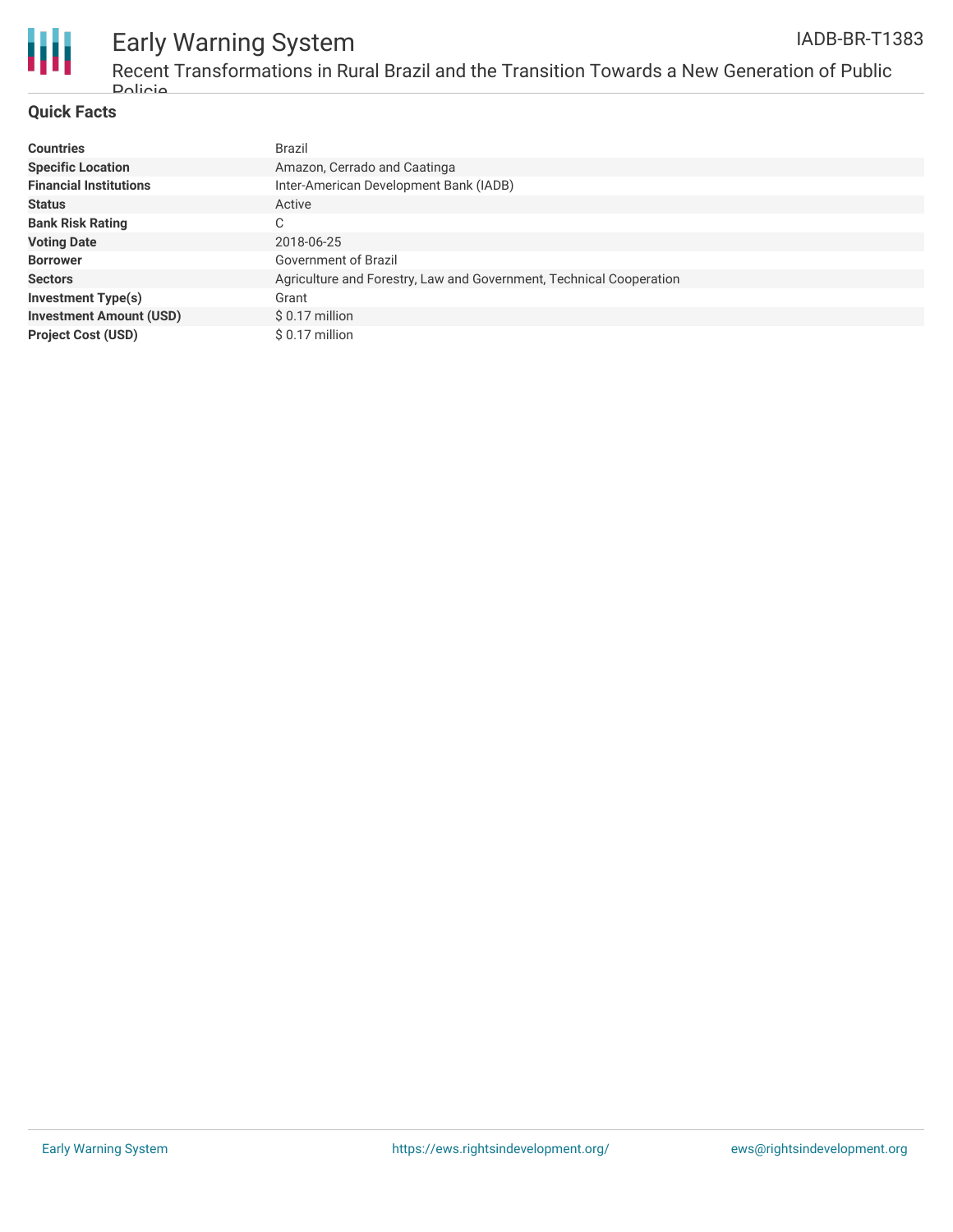

# **Project Description**

The bank states that the general objective is to generate knowledge and information that contribute to the design of a new generation of sustainable rural development policies, programs and projects in Brazil, with special attention to the regions with the highest concentration of rural poverty, sensitive ecosystems and expansion of the agricultural frontier (Amazon, Caatinga and Cerrado). The specific objectives are: a) to analyze the recent changes in the Brazilian rural territorial dynamics and to produce a typology of the territories based on structural conditions and similarity of problems; b) analyze the behavior of economic, social and environmental indicators and factors that influence their evolution, with emphasis on agro-food systems, conservation and use of natural resources and employment and income in agricultural and non-agricultural activities; c) identify lessons learned from the implementation of policies and other initiatives of public, private or third sector organizations; and d) make proposals that contribute to a new generation of public policies and other actions for rural development in Brazil (including non-governmental), based on the scaling up of successful initiatives.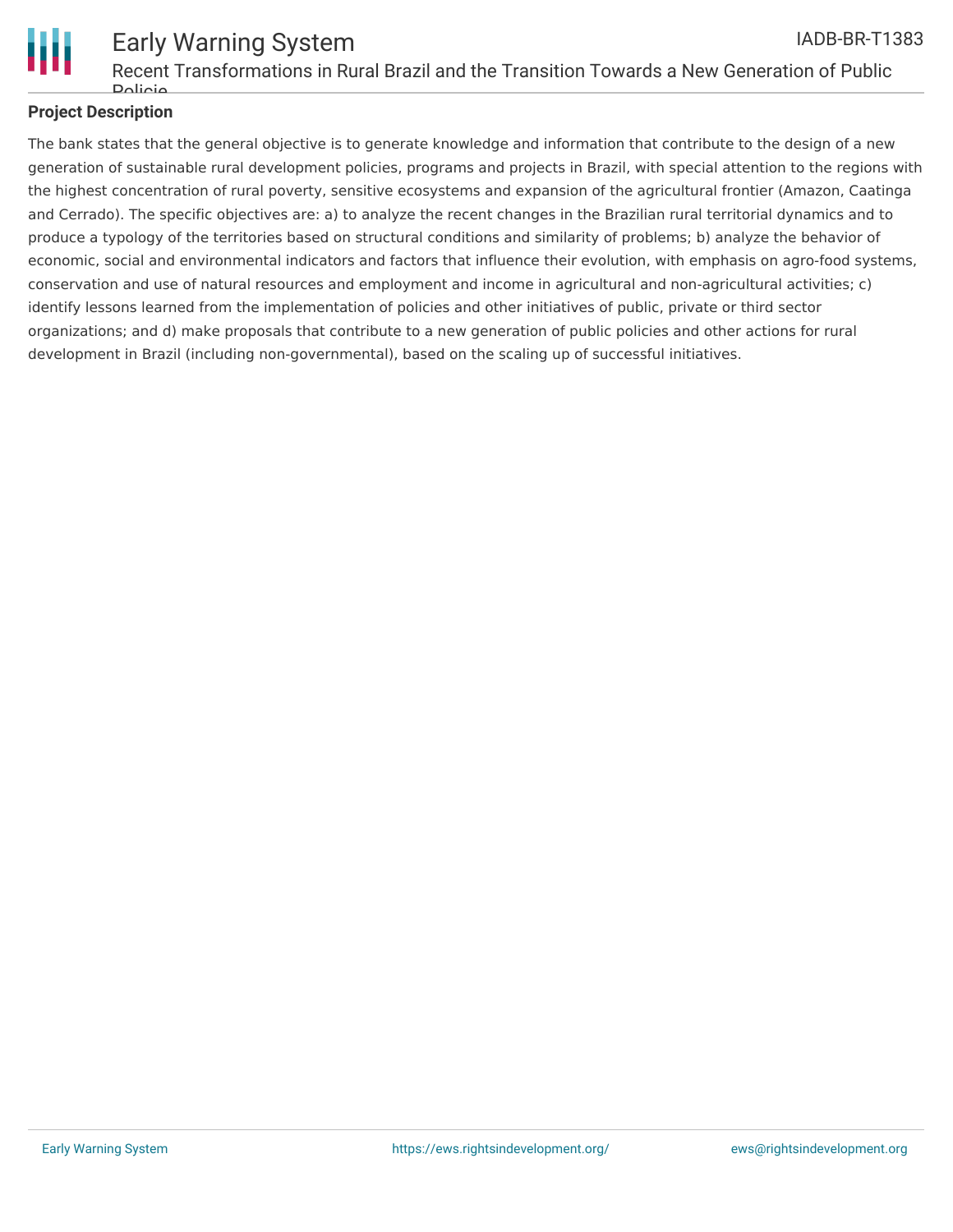

# Early Warning System

# **Investment Description**

**Policie** 

• Inter-American Development Bank (IADB)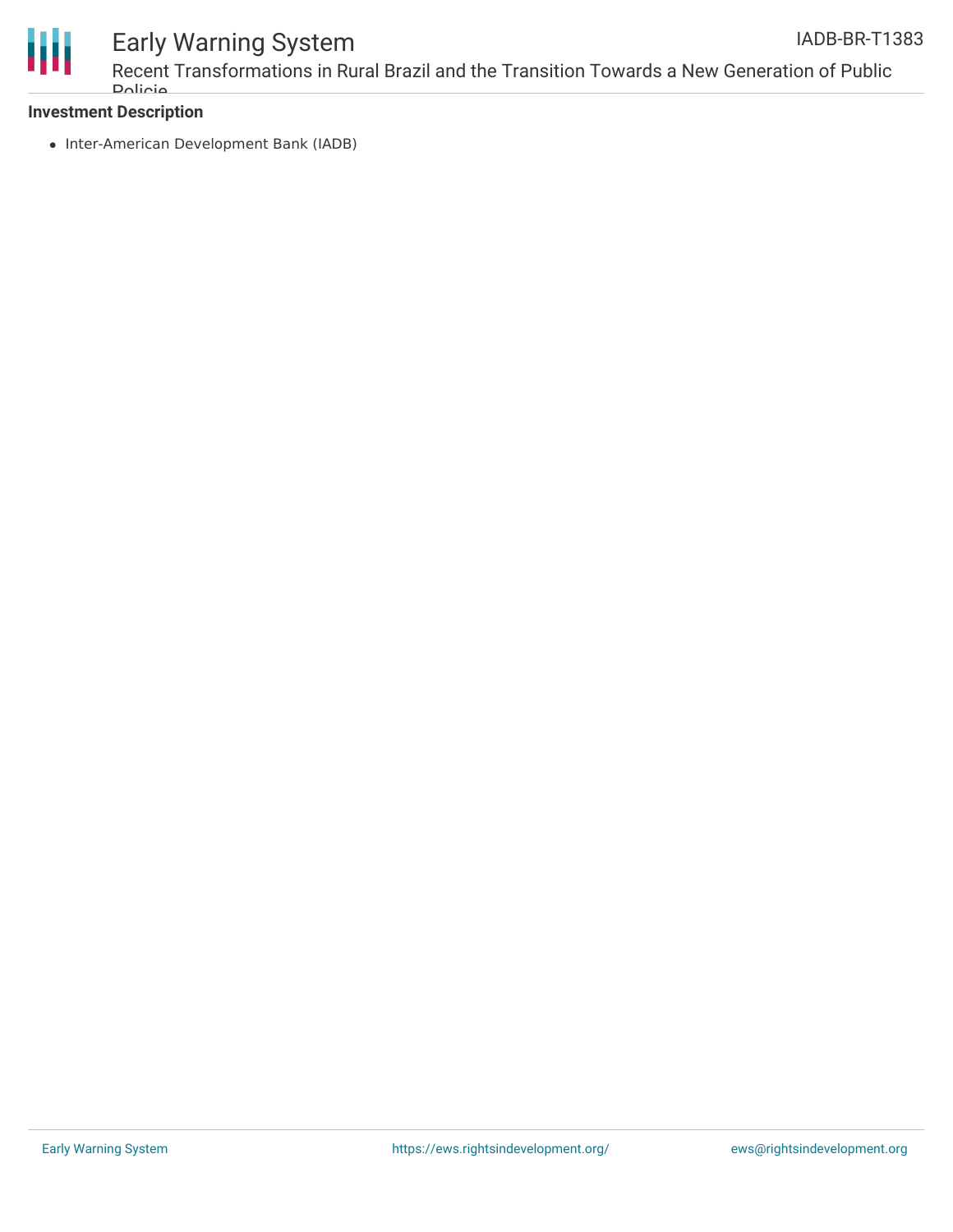

### **Contact Information**

### ACCOUNTABILITY MECHANISM OF IADB

The Independent Consultation and Investigation Mechanism (MICI) is the independent complaint mechanism and fact-finding body for people who have been or are likely to be adversely affected by an Inter-American Development Bank (IDB) or Inter-American Investment Corporation (IIC)-funded project. If you submit a complaint to MICI, they may assist you in addressing the problems you raised through a dispute-resolution process with those implementing the project and/or through an investigation to assess whether the IDB or IIC is following its own policies for preventing or mitigating harm to people or the environment. You can submit a complaint by sending an email to MICI@iadb.org. You can learn more about the MICI and how to file a complaint at http://www.iadb.org/en/mici/mici,1752.html (in English) or http://www.iadb.org/es/mici/mici,1752.html (Spanish).